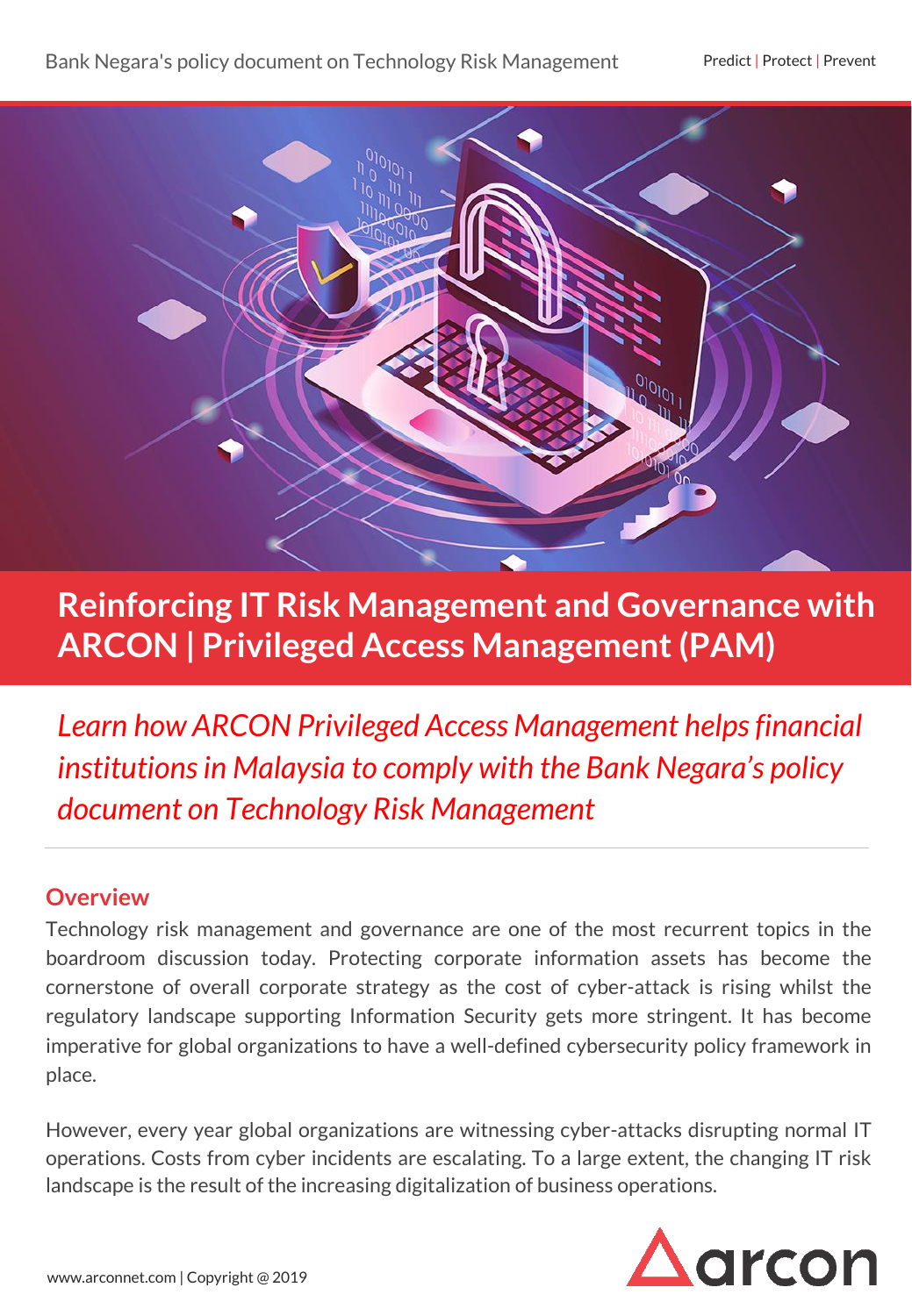The number of digital identities, endpoints, business-critical applications, devices and overall IT infrastructure has grown exponentially as global organizations especially financial institutions are developing the digital ecosystem. This ecosystem includes multiple data centers- in premises, on-cloud, or in managed third-party service environments.

Therefore the IT risks and vulnerabilities have also increased. Compromise of identity or unauthorized access to business critical information is the looming threats for today's financial institutions. Therefore, it is of paramount importance for financial institutions to build resilient digital ecosystems and develop digital trust.

Bank Negara, Malaysia in its IT Risk Management policy document very succinctly puts that with the more prevalent use of technology in the provision of financial services, there is a need for financial institutions to strengthen their technology resilience against operational disruptions to maintain confidence in the financial system. The growing sophistication of cyber threats also calls for the increased vigilance and capability of financial institutions to respond to emerging threats.

In this paper, ARCON explains how its robust risk control solution ARCON| Privileged Access Management helps financial institutions in addressing some of the toughest challenges emanating from Information Technology.

### **Understanding the cyber threats from financial institutions' perspective**

- With hundreds of billions of dollars under the responsibility of the management, financial institutions store, process, and manage large amounts of data stored in various systems and applications
- Moreover, for core banking solution providers, technology infrastructure expands along with the increase of multiple data centers, a growing number of endpoints and the transition of IT operations to the IaaS platforms, managed services or hybrid environments
- A huge number of financial records, confidential data, sensitive data, account details, and credit card details can easily fall prey to cyber-attacks stored in systems
- **If there are no provisions to encrypt and secure data, no unified governing tool, absence of** end-user monitoring, inadequate authentication process, no IT audits and controls, lack of passwords randomization, the risk surface automatically expands. In other words, there is an urgent need to reinforce access control, data center and network resilience

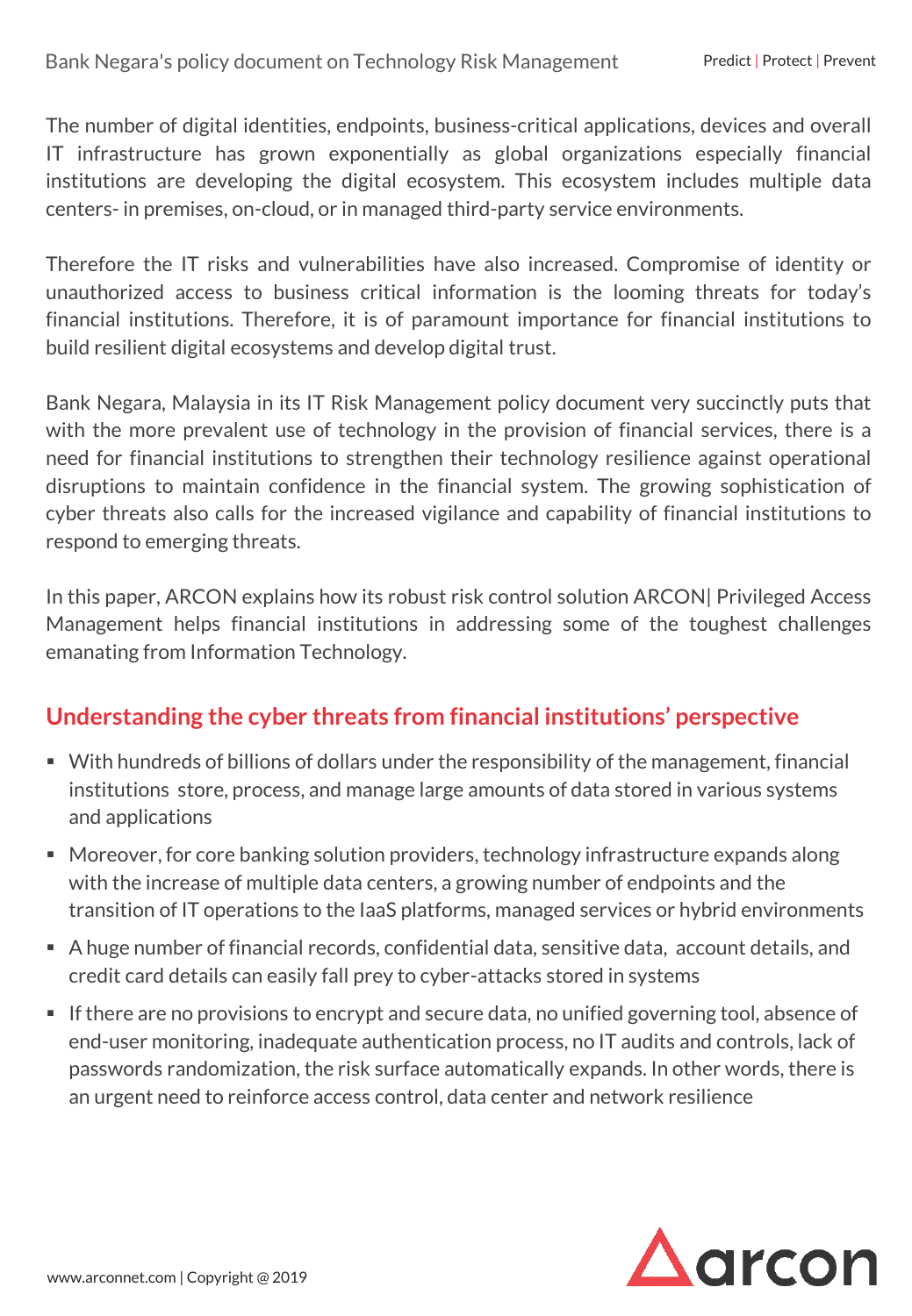### **The significance of Privileged Access Management**

Financial institutions' business data needs robust security from internal and external threats. Scaling-up of IT infrastructure amid increasing digitization of business operations has put financial institutions' critical business information, intellectual property, customer data among several other types of classified information vulnerable to theft or abuse from organized cybercriminals attacks, malicious third-party users and compromised corporate insiders.

The challenge is compounded by the fact that today's IT environment is very complex. More and more devices are connected. Data is not just stored in on-premises data centers, but moved to Cloud Service Providers (CSP) and Managed Service Providers (MSP). Against this backdrop of distributed and shared IT environments, protecting data demands a secure and efficient IT administrative interface, which is provided by practicing Privileged Access Management.

Indeed, Privileged Access Management has become a central component of a modern-day organization's information security framework. As organizations scale-up their IT operations, the number of privileged users/ identities are also rising to administer day-to-day's privileged tasks. Application accounts, service accounts, network accounts, database accounts, Operating systems accounts and other forms of administrative accounts are rising as organizations structure their IT infrastructure in multiple layers of devices and applications spread both on-premises and third-party environments.

It is this growing number of administrative entitlements that necessitates continuous monitoring and controlling of privileged accounts. A majority of data breach incidents that typically involve malicious corporate insiders or compromised third party users stem from misuse/abuse of privileged accounts. Inadequately protected privileged accounts incentivize cybercriminals and compromised insiders to target critical systems and data. Therefore protecting privileged accounts from unauthorized access forms the foundation of the overall information security framework.

Against this backdrop of expanding risk surfaces, organizations are fast adopting privileged access management. This practice enables the security and risk management team to reinforce the inner realm of IT infrastructure. It allows implementing a rule and role based access to target systems.

Bank Negara Malaysia policy paper S 10.61 explicitly states that:

(a) Access controls to enterprise-wide systems are effectively managed and monitored; and (b) user activities in critical systems are logged for audit and investigations.

Activity logs must be maintained for at least three years and regularly reviewed on time

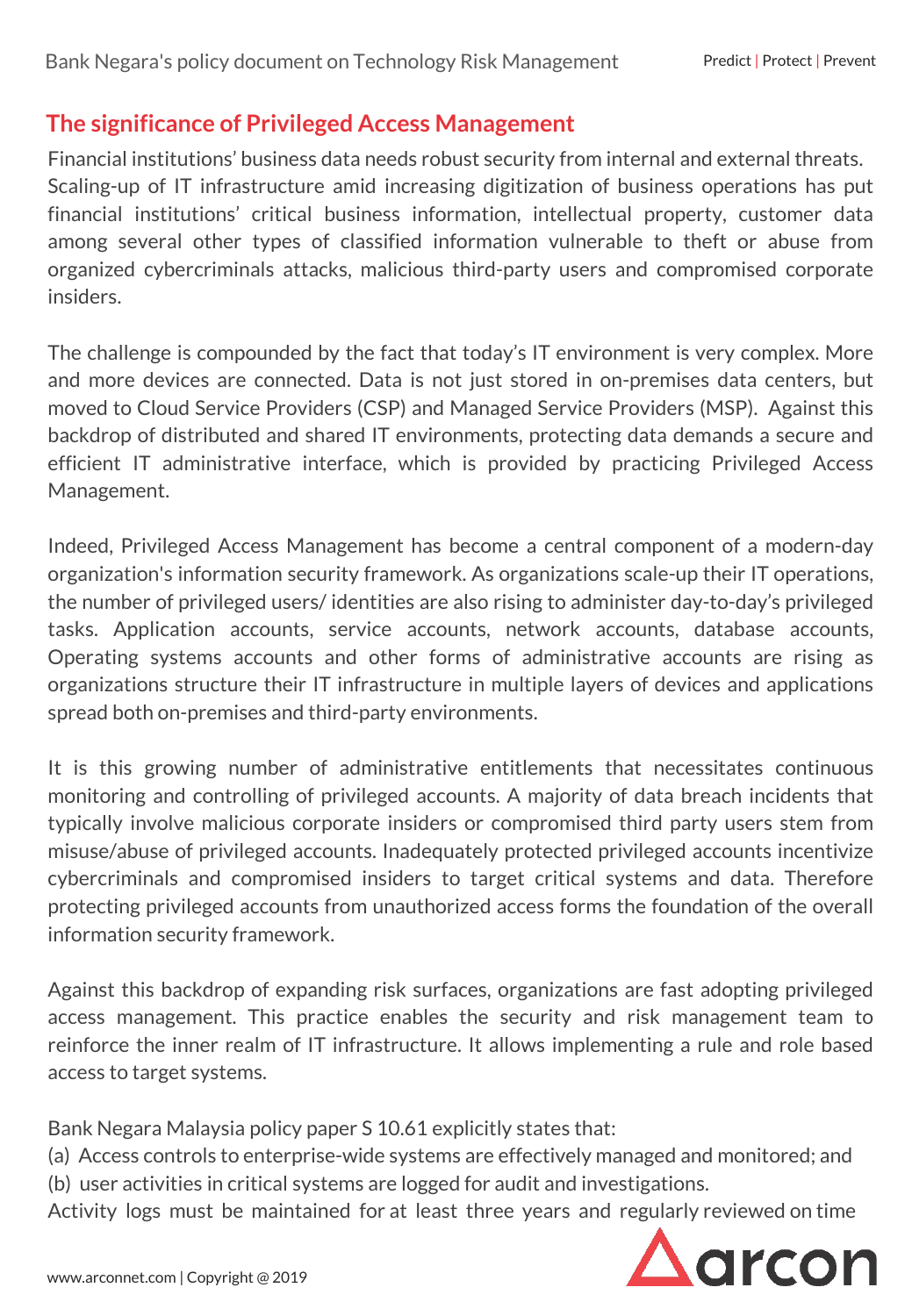## **ARCON Privileged Access Management offers IT risk management and governance teams with the following safeguards**

- A unified policy framework to restrict and control privileged user access to target systems
- Granular level control to ensure rule and role-based access to critical information
- Real-time monitoring of privileged users including third party activities on databases, network devices, could applications, servers and other business critical applications
- Robust password vaulting and randomization to secure privileged credentials
- Multi-factor authentication to ensure authorized access to target systems
- Detailed Audit trails of all privileged tasks happening in the IT ecosystem

Financial institutions of all shapes and sizes find ARCON| PAM is a useful tool to gain operational efficiency and mitigate data breach threats. Moreover, the solution helps to comply with regulatory Information Security standards such as the **PCI-DSS, SWIFT CSCF, SOX,** and the **EU GDPR** among others.



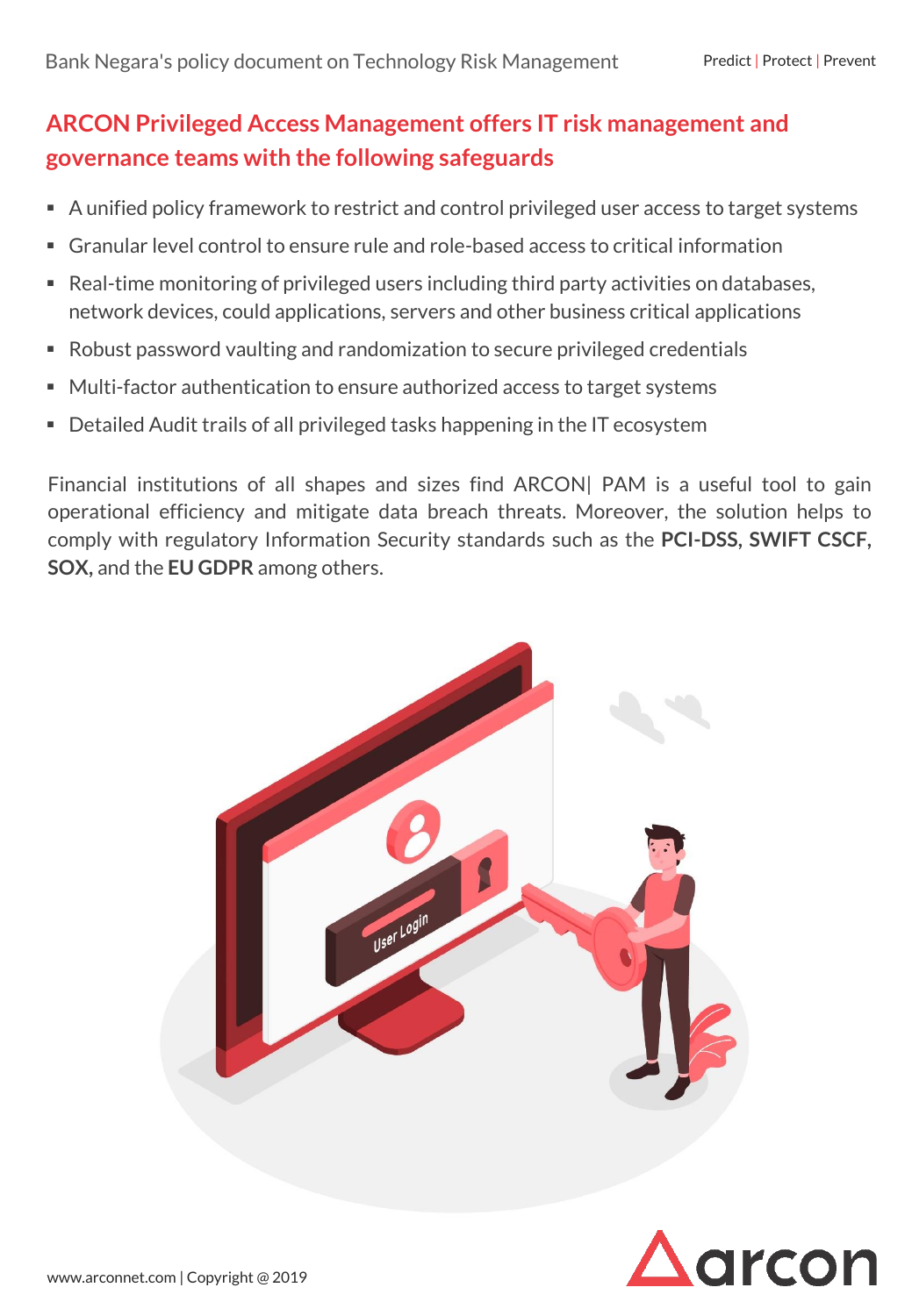### **ARCON PAM compliance mapping**

For RMiT policy, there is a set of standard requirement and specification termed as "S" and a standard guidance consisting of advice and recommendation known as "G". Let us see how ARCON | PAM complies with all the standard policy requirements and why it is the best-inclass solution to ensure a robust security framework for financial institutions. Although the policy document is broader in its scope, ARCON | PAM covers all the elements that are required to keep data confidentiality, data integrity and data sanctity.

| SI<br>No.      | <b>Policy No.</b>                                  | <b>Policy Requirements</b>                                                                                                                                                                                                                                                                                                       | <b>ARCON   PAM in Action</b>                                                                                                                                                                                                                                                                                                                                                                                                     |
|----------------|----------------------------------------------------|----------------------------------------------------------------------------------------------------------------------------------------------------------------------------------------------------------------------------------------------------------------------------------------------------------------------------------|----------------------------------------------------------------------------------------------------------------------------------------------------------------------------------------------------------------------------------------------------------------------------------------------------------------------------------------------------------------------------------------------------------------------------------|
| $\mathbf{1}$   | S 10.27<br><b>Data Center</b><br><b>Resilience</b> | A financial institution must establish<br>real-time monitoring mechanisms to<br>track capacity utilisation and<br>performance of key processes and<br>services. These monitoring<br>mechanisms shall be capable of<br>providing timely and actionable alerts<br>to administrators.                                               | Real-time Session Monitoring of privileged<br>activities helps the IT security team to<br>detect any suspicious activity and notify<br>the admin immediately<br>With the Live Dashboard, the<br>administrators can scrutinize all critical<br>activities performed across the IT<br>infrastructure on real-time basis                                                                                                            |
| $\overline{2}$ | S 10.28<br><b>Data Center</b><br><b>Resilience</b> | A financial institution must segregate<br>incompatible activities in the data<br>centre operations environment to<br>prevent any unauthorised activity.<br>In the case where vendors' or<br>programmers' access to the<br>production environment is necessary,<br>these activities must be properly<br>authorised and monitored. | The tool offers a unified governing engine<br>Access to data center devices is strictly<br>based on rule and role-based policy<br>Multi-Factor authentication ensures only<br>authorized people have access to the<br>target device<br>Virtual Grouping enables the IT<br>infrastructure team to segregate<br>privileged users and their access to<br>authorized database and applications<br>based on assigned roles and duties |
| 3              | S 10.36<br><b>Network</b><br><b>Resilience</b>     | A financial institution must ensure<br>network smervices supporting critical<br>systems are designed and<br>implemented to ensure the<br>confidentiality, integrity and<br>availability of data.                                                                                                                                 | The solution mitigates data breach threats<br>$\blacksquare$<br>and ensures the confidentiality of data by<br>offering Granular control. It restricts and<br>elevates privileges to access network<br>devices<br>Access to network systems is controlled<br>and restricted through rule and role-based<br>workflows                                                                                                              |
| 4              | S 10.38<br><b>Network</b><br><b>Resilience</b>     | A financial institution must ensure<br>sufficient and relevant network device<br>logs are retained for investigations<br>and forensic purposes for at least<br>three years.                                                                                                                                                      | The solution offers advanced capabilities<br>such as customized reporting, real-time<br>alerts and analytics<br>Each and every activity performed by end<br>$\blacksquare$<br>user is captured in a text and video format                                                                                                                                                                                                        |

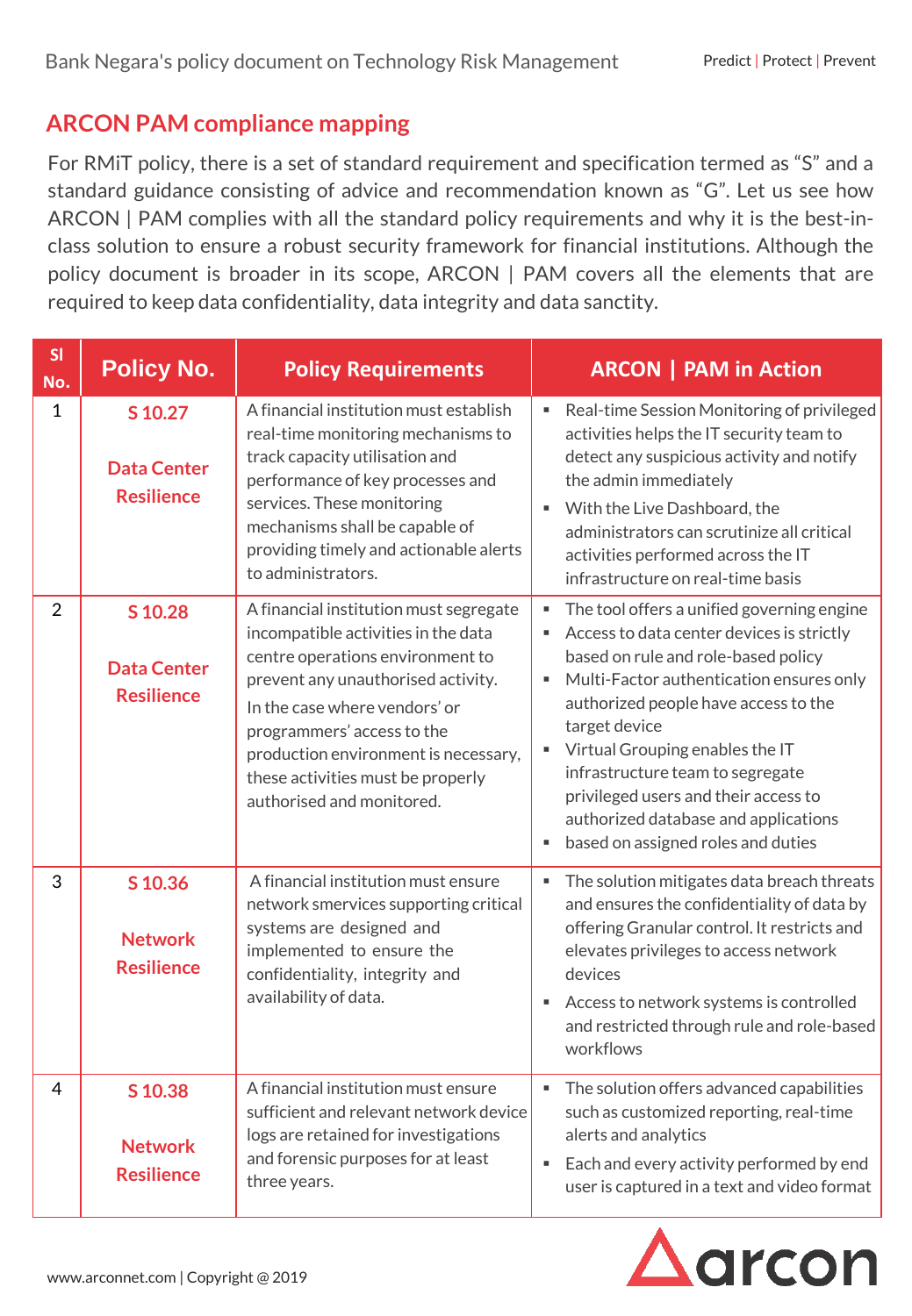| SI<br>No. | <b>Policy No.</b>                                        | <b>Policy Requirements</b>                                                                                                                                                                                                                                                                                                                                                                                                                                                                | <b>ARCON</b>   PAM in Action                                                                                                                                                                                                                                                                                                                                                                                                                                                                                                                                                                                                                                                                                                                                                                                                                           |
|-----------|----------------------------------------------------------|-------------------------------------------------------------------------------------------------------------------------------------------------------------------------------------------------------------------------------------------------------------------------------------------------------------------------------------------------------------------------------------------------------------------------------------------------------------------------------------------|--------------------------------------------------------------------------------------------------------------------------------------------------------------------------------------------------------------------------------------------------------------------------------------------------------------------------------------------------------------------------------------------------------------------------------------------------------------------------------------------------------------------------------------------------------------------------------------------------------------------------------------------------------------------------------------------------------------------------------------------------------------------------------------------------------------------------------------------------------|
| 5         | S 10.45<br><b>Third-Party</b><br><b>Service Provider</b> | A financial institution must ensure its<br>third party service providers comply<br>with all relevant regulatory<br>requirements prescribed in this policy<br>document                                                                                                                                                                                                                                                                                                                     | With ARCON   PAM third-party service<br>providers can ensure all data security<br>standards including those of RMiT such as<br>Principle of least privilege<br>$\blacksquare$<br>Password rotations<br>٠<br>Access strictly based on 'need-to-know<br>٠<br>and 'need-to-do' basis<br>Single Sign-On (SSO)<br>٠<br>PEDM (Commands/ Process Restrictions)<br>٠<br>Granular level access control<br>ш<br>Session Monitoring and Recording<br>٠<br><b>SMART Audit Trails</b><br>٠<br>MFA (Multi-factor Authentication)<br>٠<br><b>Account Discovery</b><br>٠                                                                                                                                                                                                                                                                                               |
| 6         | S 10.53<br><b>Cloud Services</b>                         | A financial institution must implement<br>appropriate safeguards on customer<br>and counterparty information and<br>proprietary data when using cloud<br>services to protect against<br>unauthorized disclosure and access.<br>This shall include retaining<br>ownership, control and management<br>of all data pertaining to customer and<br>counterparty information,<br>proprietary data and services hosted<br>on the cloud, including the relevant<br>cryptographic keys management. | ARCON PAM offers centralized policy<br>٠<br>engine through which all access to<br>management consoles, Hosted<br>applications, virtualization machines are<br>managed, monitored and controlled<br>ARCON PAM helps in integrating all the<br>٠<br>elements under a single command and<br>control console<br>ARCON PAM offers a dual factor<br>٠<br>authentication to ensure secure access<br>and accountability as critical systems are<br>integrated<br>The access to the devices can be<br>٠<br>controlled on "Need-to-Know" and<br>"Need-to-Do" basis i.e. there is a<br>٠<br>comprehensive workflow to grant access<br>to various devices<br>Session logs of all administrative activities<br>are recorded i.e. video format as well as a<br>command are tracked centrally and these<br>logs are in a legal hold and not available to<br>end-users |

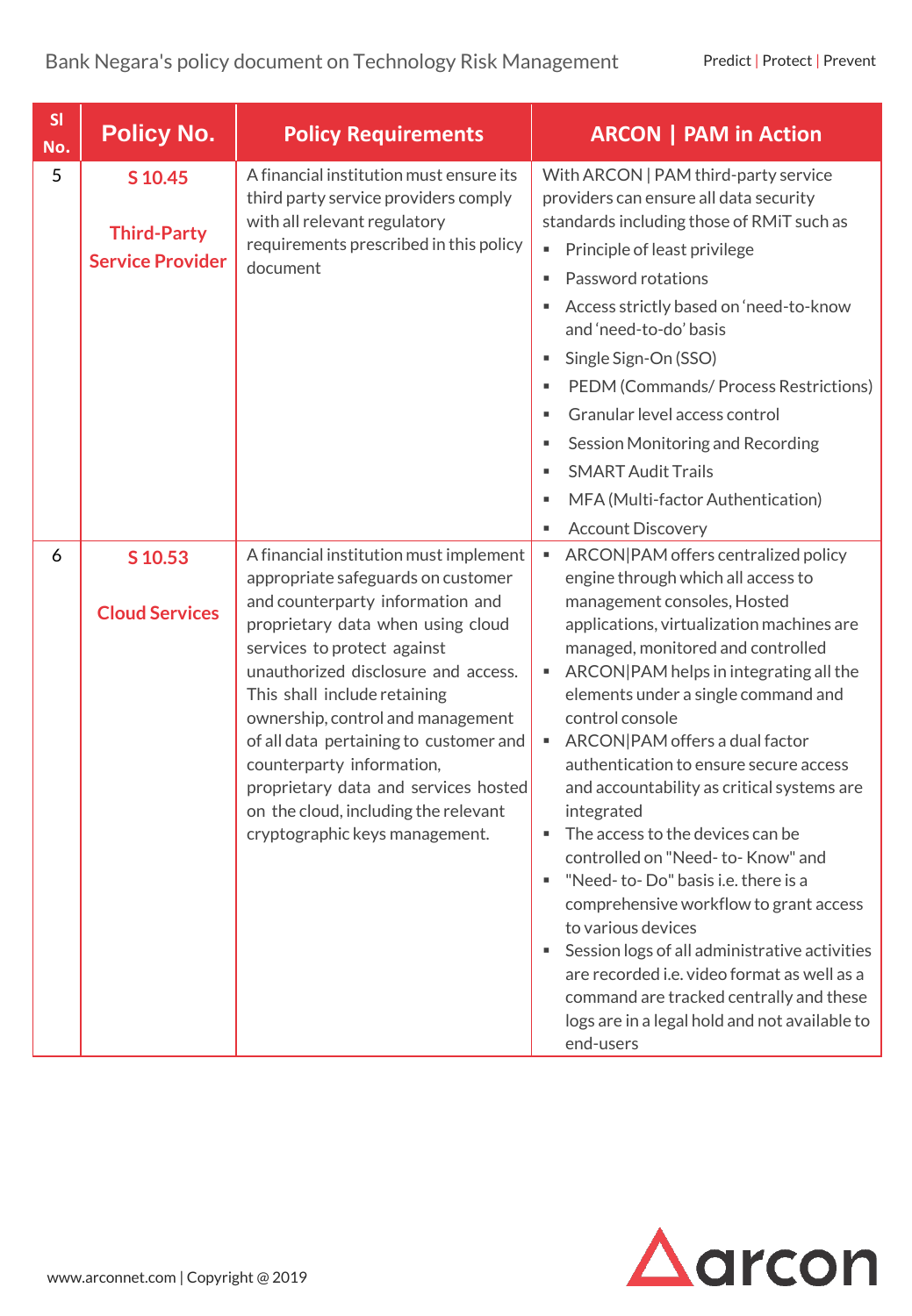| SI<br>No.      | <b>Policy No.</b>                | <b>Policy Requirements</b>                                                                                                                                                                                                                                                                                                                                                                                                                                                                                                                                                                                                                                                                                                                                                                                                                                                                                                                                        | <b>ARCON   PAM in Action</b>                                                                                                                                                                                                                                                                                                                                                                                                                                                                                                                                                                                                                                                                                                                                                                                                                                                                                                                                                                                    |
|----------------|----------------------------------|-------------------------------------------------------------------------------------------------------------------------------------------------------------------------------------------------------------------------------------------------------------------------------------------------------------------------------------------------------------------------------------------------------------------------------------------------------------------------------------------------------------------------------------------------------------------------------------------------------------------------------------------------------------------------------------------------------------------------------------------------------------------------------------------------------------------------------------------------------------------------------------------------------------------------------------------------------------------|-----------------------------------------------------------------------------------------------------------------------------------------------------------------------------------------------------------------------------------------------------------------------------------------------------------------------------------------------------------------------------------------------------------------------------------------------------------------------------------------------------------------------------------------------------------------------------------------------------------------------------------------------------------------------------------------------------------------------------------------------------------------------------------------------------------------------------------------------------------------------------------------------------------------------------------------------------------------------------------------------------------------|
| $\overline{7}$ | S 10.54<br><b>Access Control</b> | A financial institution must implement<br>an appropriate access controls policy<br>for the identification, authentication<br>and authorisation of users (internal<br>and external users such as third party<br>service providers). This must address<br>both logical and physical technology<br>access controls which are<br>commensurate with the level of risk of<br>unauthorized access to its technology<br>systems.                                                                                                                                                                                                                                                                                                                                                                                                                                                                                                                                          | ARCON   PAM offers best-in-class<br>identification authentication and<br>authorization mechanism which includes<br>the following:<br>Multi-Factor Authentication - Biometric,<br>Hardware Tokens, Software Token,<br>Mobile OTP, SMS OTP, Email OTP<br><b>Command Restrictions</b><br><b>User Access Review</b><br>Workflow matrix<br>File & Folder Watching<br>٠<br>Privilege Elevation and Delegation<br>Management<br>Just-in-time privileges to target systems<br>and applications                                                                                                                                                                                                                                                                                                                                                                                                                                                                                                                          |
| 8              | G 10.55                          | In observing paragraph 10.54, a<br>financial institution should consider                                                                                                                                                                                                                                                                                                                                                                                                                                                                                                                                                                                                                                                                                                                                                                                                                                                                                          | Solution helps to build a resilient Zero<br>Trust security framework around the so-                                                                                                                                                                                                                                                                                                                                                                                                                                                                                                                                                                                                                                                                                                                                                                                                                                                                                                                             |
|                | <b>Access Control</b>            | the following principles in its access<br>control policy:<br>(a) adopt a "deny all" access control<br>policy for users by default unless<br>explicitly authorized;<br>(b) employ "least privilege" access<br>rights or on a 'need-to-have' basis<br>where only the minimum sufficient<br>permissions are granted to legitimate<br>users to perform their roles;<br>(c) employ time-bound access rights<br>which restrict access to a specific<br>period including access rights granted<br>to service providers;<br>(d) employ segregation of<br>incompatible functions where no<br>single person is responsible for an<br>entire operation that may provide the<br>ability to independently modify,<br>circumvent, and disable system<br>security features.<br>(e) employ dual control functions<br>which require two or more persons to<br>execute an activity;<br>(f) adopt stronger authentication for<br>critical activities including for remote<br>access; | called 'trusted' identities in the network. It<br>continuously verifies trustworthiness with<br>risk-based assessments, ARCON PAM<br>works under 'deny all access until the trust<br>is verified'. Read our Zero Trust Document<br>for deeper understanding.<br>Granular level control and restrictions<br>over all privileged users ensure time-<br>bound access and implementation of least<br>privilege principle<br>Just-In-Time privilege of ARCON   PAM<br>solution removes standing privilege by<br>limiting access to systems/applications by<br>granting access only when requested<br>exclusively. It even limits access at a<br>granular level and denies full-time access<br>to systems/applications.<br>The solution implements access to critical<br>٠<br>systems only on 'need-to-know' and 'need-<br>to-do' principle which strengthens<br>security.<br>Multi-factor authentication (MFA) of<br>×<br>ARCON   PAM acts as a robust validation<br>mechanism of user access to critical<br>systems |

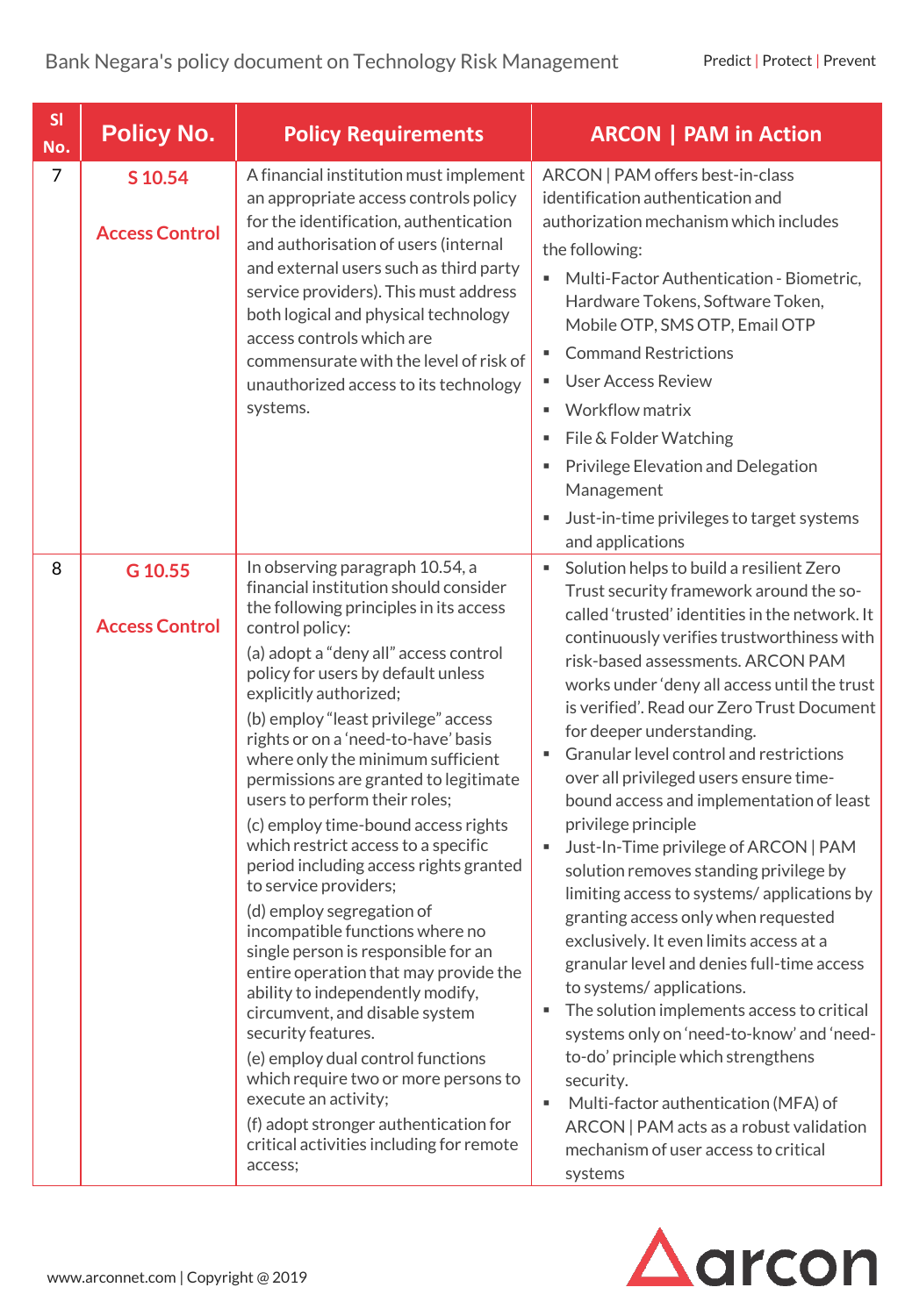| SI<br>No. | <b>Policy No.</b>                | <b>Policy Requirements</b>                                                                                                                                                                                                                                                                                                                                                                                                                                                                                                                                 | <b>ARCON   PAM in Action</b>                                                                                                                                                                                                                                                                                                                                                                                                   |
|-----------|----------------------------------|------------------------------------------------------------------------------------------------------------------------------------------------------------------------------------------------------------------------------------------------------------------------------------------------------------------------------------------------------------------------------------------------------------------------------------------------------------------------------------------------------------------------------------------------------------|--------------------------------------------------------------------------------------------------------------------------------------------------------------------------------------------------------------------------------------------------------------------------------------------------------------------------------------------------------------------------------------------------------------------------------|
| 9         | S 10.56<br><b>Access Control</b> | A financial institution must employ<br>robust authentication processes to<br>ensure the authenticity of identities in<br>use. Authentication mechanisms shall<br>be commensurate with the criticality<br>of the functions and adopt at least one<br>or more of these three basic<br>authentication factors, namely,<br>something the user knows (e.g.<br>password, PIN), something the user<br>possesses (e.g. smart card, security<br>device) and something the user is (e.g.<br>biometric characteristics, such as a<br>fingerprint or retinal pattern). | The solution's MFA functionality acts as a<br>strategic entry point to identity<br>management systems and helps managing<br>system based users<br>ARCON offers native software-based<br>One-Time-Password (OTP) validation to<br>begin a privileged session and the tool<br>seamlessly integrates with disparate third-<br>party authentication solutions such as<br>Gemalto, RSA, Vasco, 3M, Precision,<br>SafeNet and Safran |
| 10        | S 10.57<br><b>Access Control</b> | A financial institution shall periodically<br>review and adapt its password<br>practices to enhance resilience against<br>evolving attacks. This includes the<br>effective and secure generation of<br>passwords. There must be appropriate<br>controls in place to check the strength<br>of the passwords created.                                                                                                                                                                                                                                        | The solution provides password vaulting<br>features that ensures compliance with<br>strength and frequency of change<br>requirements demanded by regulators in a<br>seamless manner                                                                                                                                                                                                                                            |

### **Conclusion**

ARCON PAM is a robust IT risk management tool which helps financial institutions by Building resilient Information Security framework

- **E** Building resilient Information Security framework
- Ensuring authorized and secure access to systems
- Keeping the brand equity intact as it mitigates data breach incidents
- Winning the digital trust of all business stakeholders
- Complying with all major international security standards